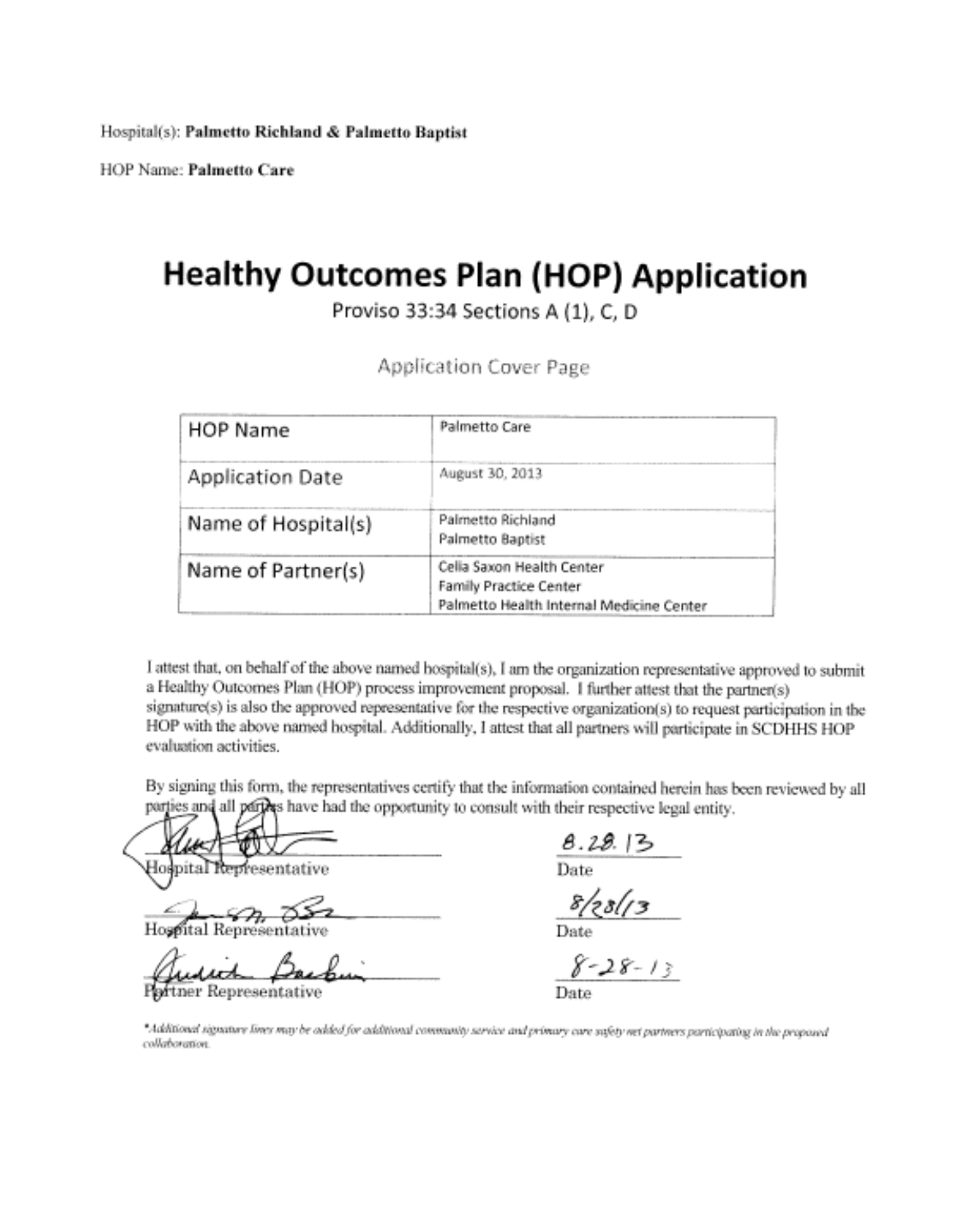## **LETTER OF INTENT TO COLLABORATE BETWEEN Palmetto Richland and Palmetto Baptist**

**and** 

#### **Palmetto Health Physician Practice and Ambulatory Services (Celia Saxon Health Center, Family Practice Center, Palmetto Health Internal Medicine Center)**

We, the "Parties" listed above, intend to develop a Collaborative Partnership based upon the following principles:

The Parties desire to undertake this collaboration to build on existing relationships and/or form new relationships in order to implement a new service delivery model that aims to coordinate care for the uninsured, high utilizers of ED services and the chronically ill, and to support the Triple Aim initiative which will lead to improved health of the population, improved patient experience of care and reduce per capita cost of health care.

The Parties recognize that this is a general overview regarding the roles of the individual parties in this proposal, and a formal Memorandum of Understanding between the Parties will be agreed upon and submitted by the beginning of the Performance Period, October 1, 2014, if selected for participation.

The Parties shall enter into good faith negotiations for the purpose of establishing a Memorandum of Understanding for each of the activities described in the Process Improvement Plan. The rights and obligations of each Party will be contained within the Memorandum of Understanding.

Consistent with applicable law and each Party's policies and procedures, the Collaborative Partnership may enter into agreements to support and perform each of the activities described in the Process Improvement Plan for the purpose of realizing any or all of the objectives of the collaboration.

The Parties agree to adhere to the highest scientific quality, values and ethical standards in their joint activities*.* 

The Parties have designed this HOP Process Improvement Plan based upon a commitment to maintain an equal partnership and long term sustainability in a manner which maximizes their mutual ability to: generate and disseminate knowledge; apply that knowledge to solve priority health problems; and measure and assess improvement plan output throughout the collaboration.

The term of this Letter of Intent to Collaborate (LOIC) shall be for the duration of the performance period, if approved.

Either Party may terminate this LOIC without cause upon at least thirty (30) days' prior written notice to the other Party and agrees to notify the South Carolina Department of Health and Human Services of the termination.

Institution: Palmetto Richland Name and Title: James Lathren, COO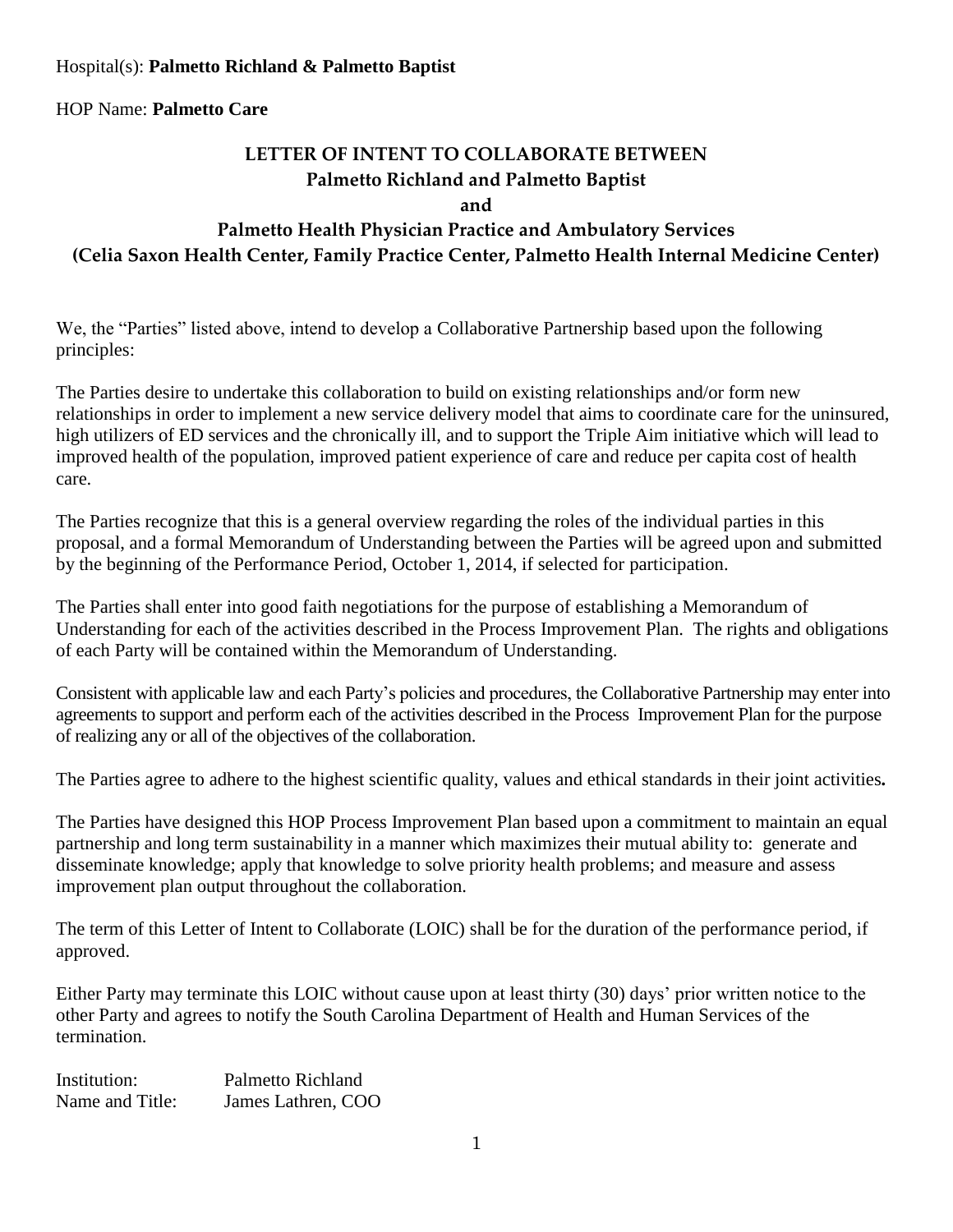| Date:           | 8/28/2013                                                          |
|-----------------|--------------------------------------------------------------------|
| Institution:    | Palmetto Baptist                                                   |
| Name and Title: | James M. Bridges, COO                                              |
| Date:           | 8/28/2013                                                          |
| Institution:    | <b>PHPPN</b>                                                       |
| Name and Title: | Judy Baskins, Physician Practice and Ambulatory Services Executive |
| Date:           | 8/28/2013                                                          |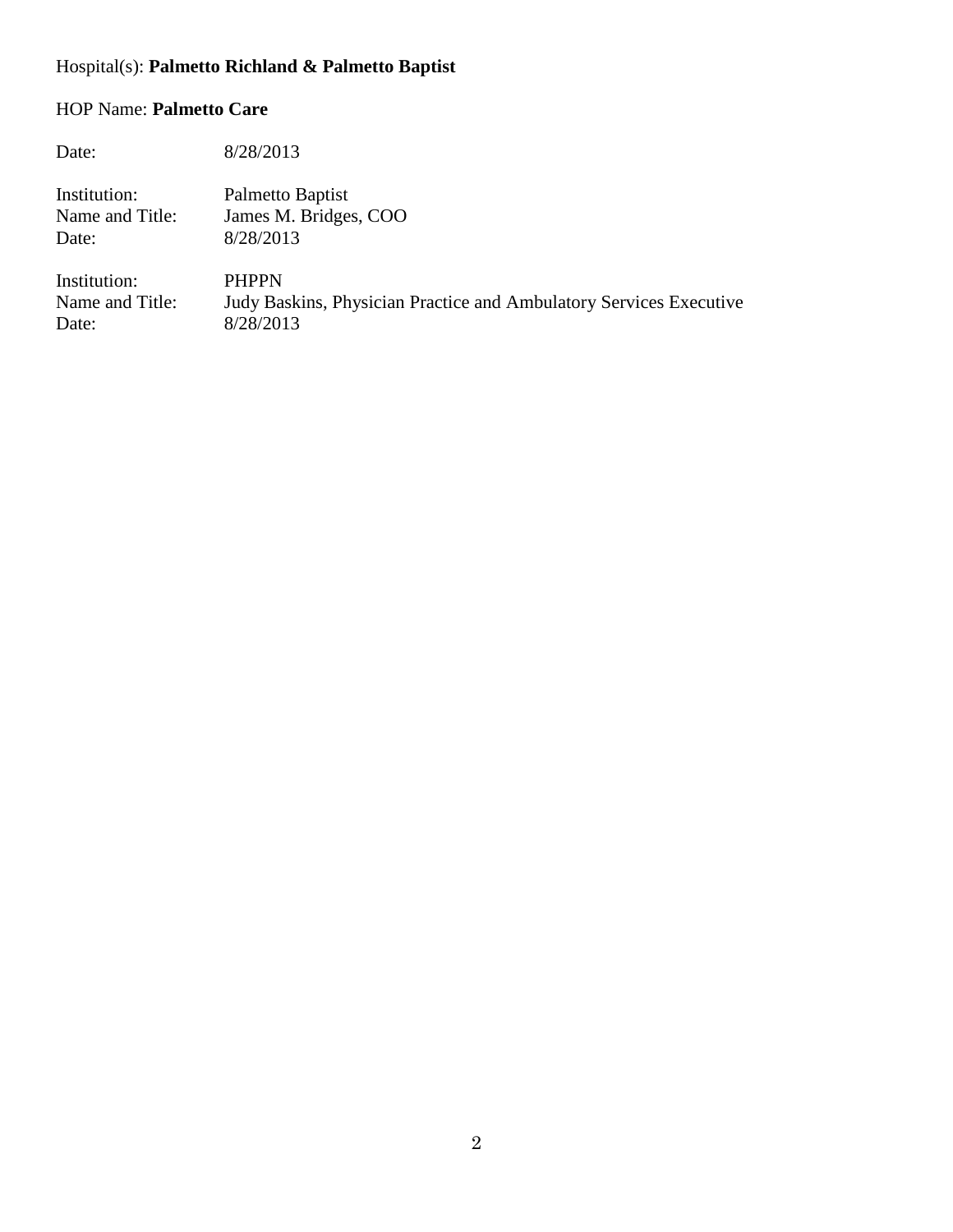#### **HOP Application Form**

| Hospital                        | Palmetto Health Richland                                        |
|---------------------------------|-----------------------------------------------------------------|
|                                 | Palmetto Health Baptist                                         |
| Partner(s)                      | Celia Saxon Health Center                                       |
|                                 | <b>Family Practice Center</b>                                   |
|                                 | Palmetto Health Internal Medicine Center                        |
| Partner(s) Lead(s)              | Judy Baskins, Physician Practices and Ambulatory Services       |
| <b>HOP Implementation Sites</b> | Celia Saxon Health Center                                       |
|                                 | 2133 Walker Solomon Way                                         |
|                                 | Columbia, SC 29204                                              |
|                                 | <b>Family Practice Center</b>                                   |
|                                 | 3209 Colonial Drive                                             |
|                                 | Columbia, SC 29203                                              |
|                                 |                                                                 |
|                                 | Palmetto Health Internal Medicine Center                        |
|                                 | 1801 Sunset Drive, 1st floor                                    |
|                                 | Columbia, SC 29203                                              |
|                                 | Palmetto Richland                                               |
|                                 | 5 Richland Medical Park Drive                                   |
|                                 | Columbia, SC 29203                                              |
|                                 | Palmetto Baptist                                                |
|                                 | <b>Taylor at Marion Street</b>                                  |
|                                 | Columbia, SC 29220                                              |
|                                 |                                                                 |
|                                 | Ambulatory Care Transition Team                                 |
|                                 | Carolina Medical Plaza                                          |
|                                 | 3010 Farrow Road                                                |
|                                 | Suite 200                                                       |
|                                 | Columbia, SC 29203                                              |
|                                 | Ambulatory Care Center for Evaluation and Stabilization (ACCES) |
|                                 | Carolina Medical Plaza                                          |
|                                 | 3010 Farrow Road                                                |
|                                 | Suite 200                                                       |
|                                 | Columbia, SC 29203.                                             |
|                                 |                                                                 |
| <b>Clinical Lead</b>            | Donna Simon, Director - Senior Primary Care Practice            |
|                                 | 803-434-1220                                                    |
|                                 | Donna.Simon@palmettohealth.org                                  |
| Administrative Lead             | Anna Kay, Director of Business Operations - PHQC                |
|                                 | 803-296-7307                                                    |
|                                 | Anna.Kay@palmettohealth.org                                     |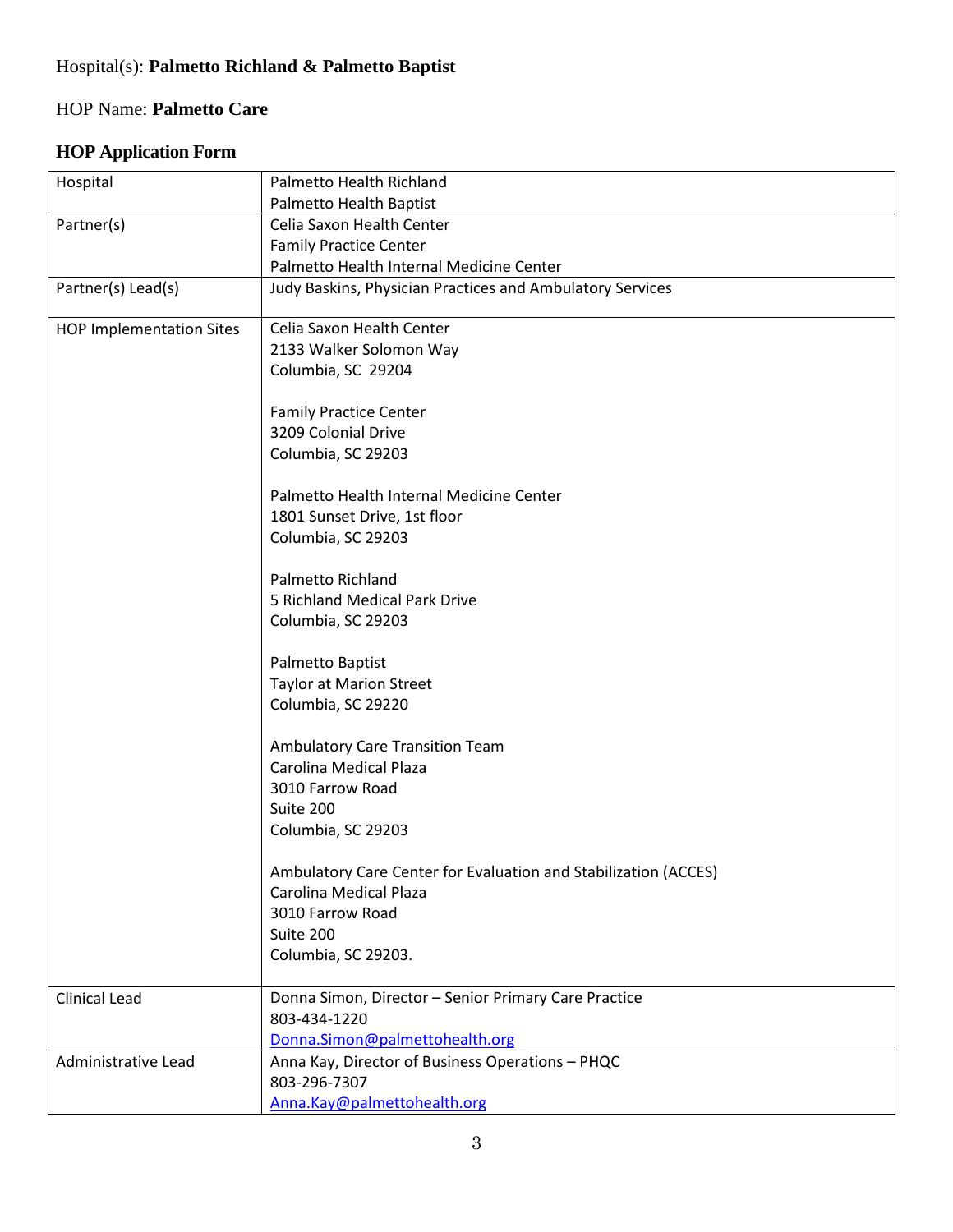| Name of HOP                                            | Palmetto Care                                                                                                                                                                                                                                                                                                                                                                                                                                                                                                                                                                                                                                                                                                                                                                                                                     |
|--------------------------------------------------------|-----------------------------------------------------------------------------------------------------------------------------------------------------------------------------------------------------------------------------------------------------------------------------------------------------------------------------------------------------------------------------------------------------------------------------------------------------------------------------------------------------------------------------------------------------------------------------------------------------------------------------------------------------------------------------------------------------------------------------------------------------------------------------------------------------------------------------------|
| <b>Background and Rationale</b><br>Maximum 1,000 words | Chronic illnesses account for 70% of deaths and over 75% of direct health care costs in the<br>United States, according to the Centers for Disease Control and Prevention<br>(http://www.cdc.gov/chronicdisease/overview). Unfortunately, health care systems are<br>largely oriented to procedure-based acute care medicine. Consequently, the management of<br>persons with multiple chronic conditions is often suboptimal, leading to increased disability,<br>re-hospitalizations, and the need for placement in skilled or assisted living environments.<br>While the burden of chronic disease is significant in patients who have access to primary care,<br>that burden has the potential to be even more significant in patients who have no access to<br>regular care and treatment.                                   |
|                                                        | A 2005 study commissioned by the Robert Wood Johnson Foundation found that almost<br>half of uninsured adults with chronic conditions forgo needed medical care or<br>prescription drugs, due to cost<br>(http://www.rwjf.org/content/dam/farm/reports/surveys and polls/2005/rwjf11441).                                                                                                                                                                                                                                                                                                                                                                                                                                                                                                                                         |
|                                                        | At Palmetto Health, like other hospital systems in the state and nation, we often see<br>patients in our emergency departments who because of the lack of necessary care, have<br>exacerbations of their illness and seek care at our emergency departments. In the last<br>12 months, we have seen almost 7,500 patients who were uninsured and have a chronic<br>condition with the most prevalent issues being mental health issues, hypertension,<br>diabetes and asthma. This project intends to address the basic system of care available<br>to a set of these patients. We intend to expand on our ACTT and ACCES programs which<br>have been proven to be successful and to implement additional data tracking and care<br>processes that will meet the needs of the population.                                         |
|                                                        | Both within Palmetto Health and the surrounding community, there are a variety of<br>social and medical safety net programs that provide assistance and care for patients<br>who are uninsured. In the Midlands, there are resources for primary care such as the<br>Eau Claire Health Cooperative and the Free Clinic. Within Palmetto Health, Celia Saxon<br>Health Center, the Family Practice Center and Internal Medicine Center all provide<br>safety net primary care to a significant number of uninsured patients. There are also<br>screening and other health events hosted by Palmetto Health, other providers, and<br>community groups, such as the annual Mission event. Prescription assistance may be<br>available through the primary care locations patients are seen or through programs such<br>as Wellvista. |
|                                                        | For specialty care, which many patients with chronic disease often also need to access,<br>care is provided at the clinics owned by Palmetto Health (surgery, ob/gyn, etc.) as well<br>as through the Richland Care Program. Richland Care, a department of Palmetto Health,<br>provides for coverage for specialty physician professional services for patients referred<br>as outpatients to those specialists in Richland County who meet specific income criteria.<br>Each year, Richland Care provides payment for over 1,000 patients at specialists in the<br>midlands who have agreed to accept a reduced rate for their services.                                                                                                                                                                                        |
|                                                        | Over the last three years, Palmetto Health has started several new programs that were<br>aimed at beginning to fill in the gaps in healthcare services that exist for patients. The<br>first two of those are the Ambulatory Care Transition Team (ACTT) and the Pediatric<br>Ambulatory Care Transition Team (PACTT). Through the use of an inter-disciplinary                                                                                                                                                                                                                                                                                                                                                                                                                                                                   |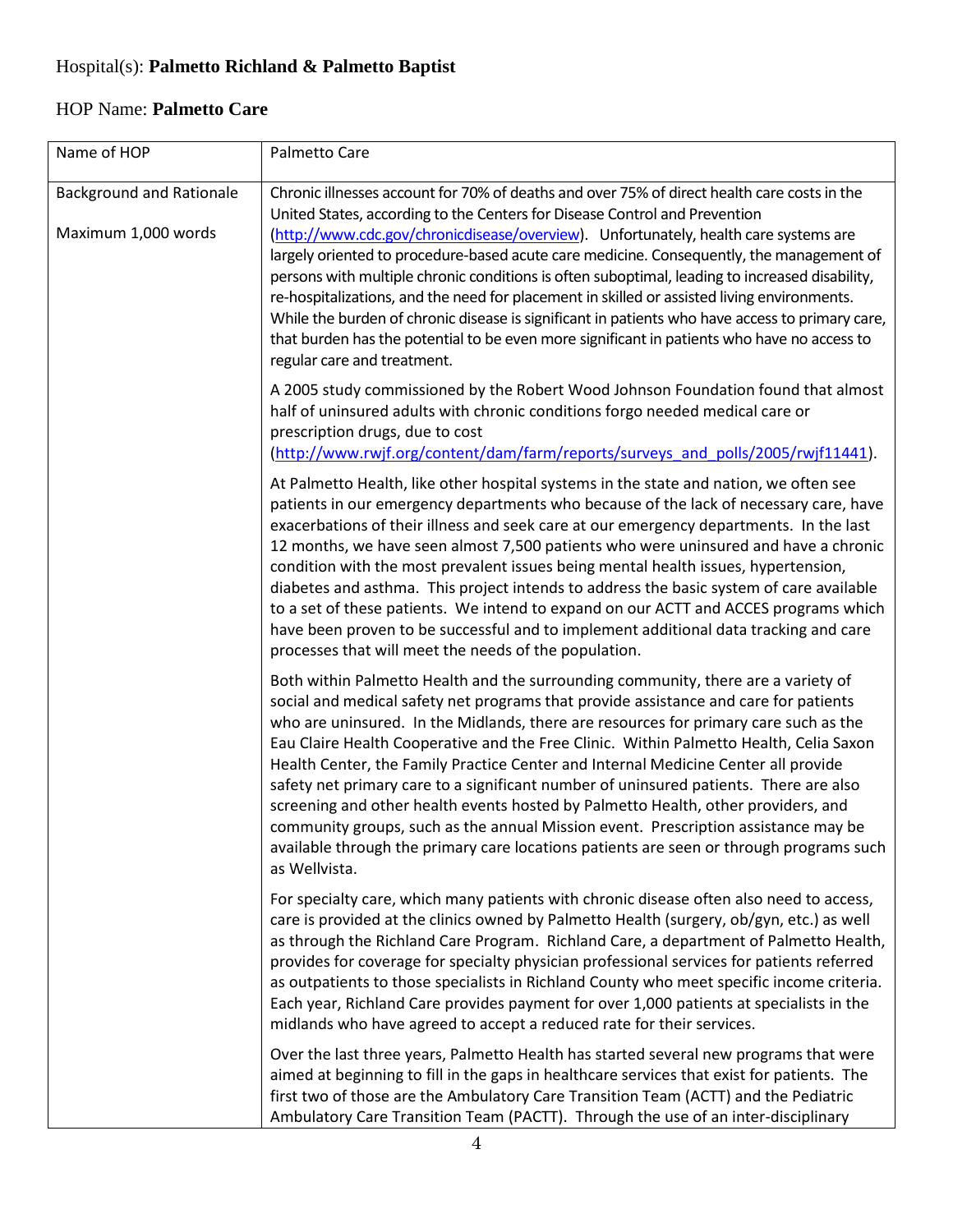T

# HOP Name: **Palmetto Care**

 $\mathsf{r}$ 

| team, including physicians, nurse care coordinators, social workers, and pharmacists,<br>patient transitions are enhanced by:                                                                                                                                                                                                                                                                                                                                                                                                                                                                                                                                                                                                                                                                                                                                                                                                                                                                                                                                                                                                  |
|--------------------------------------------------------------------------------------------------------------------------------------------------------------------------------------------------------------------------------------------------------------------------------------------------------------------------------------------------------------------------------------------------------------------------------------------------------------------------------------------------------------------------------------------------------------------------------------------------------------------------------------------------------------------------------------------------------------------------------------------------------------------------------------------------------------------------------------------------------------------------------------------------------------------------------------------------------------------------------------------------------------------------------------------------------------------------------------------------------------------------------|
| Providing clinical information between hospitals and community resources<br>$\bullet$<br>Finding medical homes for patients to receive comprehensive primary care<br>٠<br>Connecting patients to community resources to satisfy individual needs<br>$\bullet$<br>(obtaining medications, transportation, meals, appropriate housing, etc.)<br>Educating patients through self-management approaches to the treatment of<br>$\bullet$<br>chronic conditions<br>Addressing unmet needs (eligibility for social support and financial aid) to<br>$\bullet$<br>maintain independence and overall health.                                                                                                                                                                                                                                                                                                                                                                                                                                                                                                                           |
| More recently, in April 2012, Palmetto Health opened the Ambulatory Care Center for<br>Evaluation and Stabilization (ACCES) as an innovative approach to ensure rapid access to<br>ambulatory care. The ACCES Clinic works with hospital physicians and staff to identify<br>high-risk patients (individuals that have multiple chronic diseases and a history of<br>frequent hospital admissions, those that have frequent use of Emergency Room, etc.) as<br>they leave the acute care setting. The ACCES Clinic provides patients with a short term<br>medical home to ensure prompt follow-up care by a multi-disciplinary team as they<br>make this transition. This multi-disciplinary team helps manage medical, mental health,<br>social, and substance abuse issues. ACCES provides a short term (4-6 week) medical<br>home for these complex patients.                                                                                                                                                                                                                                                               |
| Through ACTT and ACCES, we've developed valuable experience in dealing with a<br>population that is similar to (and in some cases exactly the same as) that we are<br>targeting through Palmetto Care. While ACTT and ACCES also serve patients who have<br>Medicaid and other payment sources, a significant percentage of their patients are<br>uninsured. Further, the social, cultural, educational, and health issues we encounter are<br>indicative of those we anticipate we will find with the Palmetto Care population. While<br>some patients may have a primary care physician, the majority of patients in this<br>population do not. Based on data we pulled internally on patients who had 5 or more<br>visits to the emergency room over the last year, less than half of the patients indicated<br>at the time of registration care by a primary care physician. Of those that did indicate a<br>primary care physician, the majority of those were outdated or inaccurate (for example,<br>physicians listed that the patient hadn't seen for years or who may not even still be in<br>practice in the area). |
| In addition to uninsured patients often not being established with a primary care<br>physician, additional challenges we have found through ACTT and ACCES have been that<br>patients lack the basic resources to accomplish their plan of care even when care by a<br>provider is arranged. For example, lack of transportation, non-prescription medical<br>supplies, DME, access to prescription drugs, and basic resources such as adequate food<br>and housing all contribute to inability to manage a chronic condition. Mental health or<br>substance abuse problems may compound the complexity of the situation. In addition,<br>we have found that this population often lacks the health literacy necessary to comply<br>with discharge instructions as they are often communicated and require a significant<br>amount of education and teaching about self-care, their condition, and the resources<br>available to them.                                                                                                                                                                                         |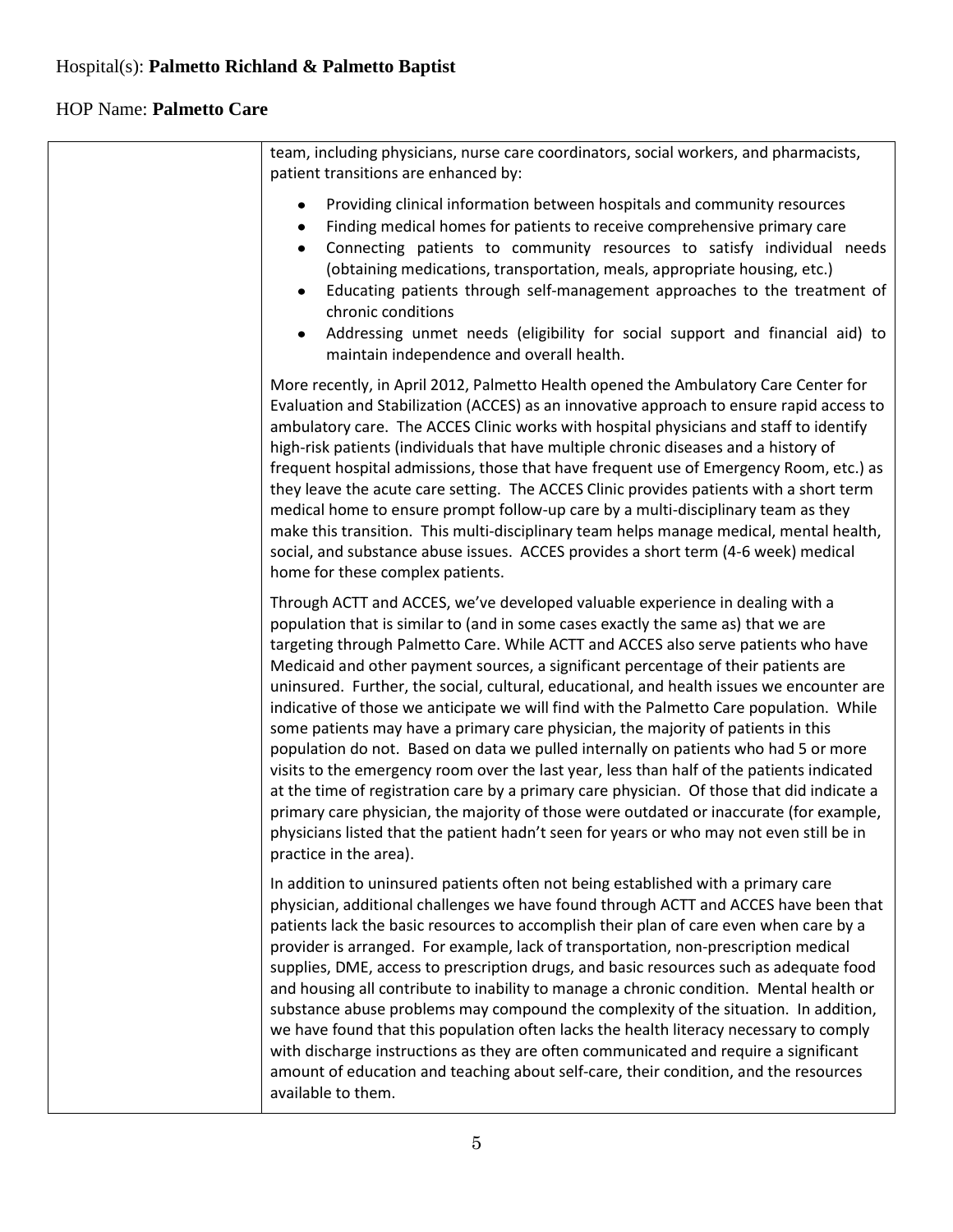| Targeted Population and | In the Palmetto Care Project, we intend to target patients according to the following                                                                                               |  |
|-------------------------|-------------------------------------------------------------------------------------------------------------------------------------------------------------------------------------|--|
| <b>Inclusion Data</b>   | criteria:                                                                                                                                                                           |  |
|                         | 1. Patient has a chronic condition or ambulatory sensitive condition as included in                                                                                                 |  |
| Maximum 1,000 Words     | the data set provided by the Office of Research and Statistics as part of this                                                                                                      |  |
|                         | project.                                                                                                                                                                            |  |
|                         | 2. Patients who live in Richland County.                                                                                                                                            |  |
|                         | 3. Patients who have had at least one non-ED visit with a PH service or safety net                                                                                                  |  |
|                         | program or another partner site.                                                                                                                                                    |  |
|                         | 4. Patients who seek ED care within the first 60 days of the project.                                                                                                               |  |
|                         | 5. Patients who have the highest number of ED visits.                                                                                                                               |  |
|                         | Palmetto Health's target panel size (including that for Palmetto Richland and Palmetto                                                                                              |  |
|                         | Baptist) is 662 patients. The total listing, including all targeted conditions and                                                                                                  |  |
|                         | ambulatory sensitive conditions provided, of patients who had at least 4 emergency                                                                                                  |  |
|                         | room visits over the last year and were uninsured, totaled 1268 patients. We are                                                                                                    |  |
|                         | including the entire panel, however, will rank and contact patients according to the                                                                                                |  |
|                         | criteria above, until we reach the targeted panel size of 662 patients or above.                                                                                                    |  |
|                         |                                                                                                                                                                                     |  |
|                         | In this set of 1268 patients, they accounted for almost 7,500 visits to the EDs at                                                                                                  |  |
|                         | Palmetto Richland and Palmetto Baptist in the last 12 months. These visits resulted in                                                                                              |  |
|                         | almost 600 admissions and generated almost \$38 million in charges. While these                                                                                                     |  |
|                         | patients are seen for a host of conditions, the most common chronic conditions they                                                                                                 |  |
|                         | suffer from are mental health issues, diabetes, asthma, and hypertension.                                                                                                           |  |
|                         | Below is the rationale behind each of the criteria included in our ranking.                                                                                                         |  |
|                         | Patients who live in Richland County: When we have examined internal data on the                                                                                                    |  |
|                         | patients who utilize Palmetto Health's emergency departments most often, we have                                                                                                    |  |
|                         | found that over 80% of the patients are from a Columbia address. We see patients who                                                                                                |  |
|                         | have a primary address of Lexington, West Columbia, Sumter, Orangeburg, Charlotte                                                                                                   |  |
|                         | and other locations around the state. We believe that we will be most effective in                                                                                                  |  |
|                         | attempting to work in this pilot with patients who live in the immediate surrounding                                                                                                |  |
|                         | area. Logistically, this will minimize travel time both for staff and patients and will give                                                                                        |  |
|                         | us the highest probability that patients will meet the criteria to be accepted as patients                                                                                          |  |
|                         | from the community and other service partners we will be working with.                                                                                                              |  |
|                         |                                                                                                                                                                                     |  |
|                         | Patients who have had at least one non-ED visit with a PH service, safety net program or<br>another partner site: We believe that establishing a relationship with patients who are |  |
|                         | part of the program will be the first hurdle in getting them to accept enrollment and                                                                                               |  |
|                         | then further will make their participation more successful going forward. While the vast                                                                                            |  |
|                         | majority of patients in the program will not be a current established patient at a primary                                                                                          |  |
|                         | care location within Palmetto Health or another partner, many will have at some point                                                                                               |  |
|                         | received services from one of our locations. This will give us an opportunity to partner                                                                                            |  |
|                         | with these departments and programs that people are familiar with and already trust                                                                                                 |  |
|                         | and will improve the likelihood that patients will respond to the offer to take part in this                                                                                        |  |
|                         | program. This will make our initial outreach efforts more effective and improve the                                                                                                 |  |
|                         | likelihood that we will be able to reach the target enrollment within the time period                                                                                               |  |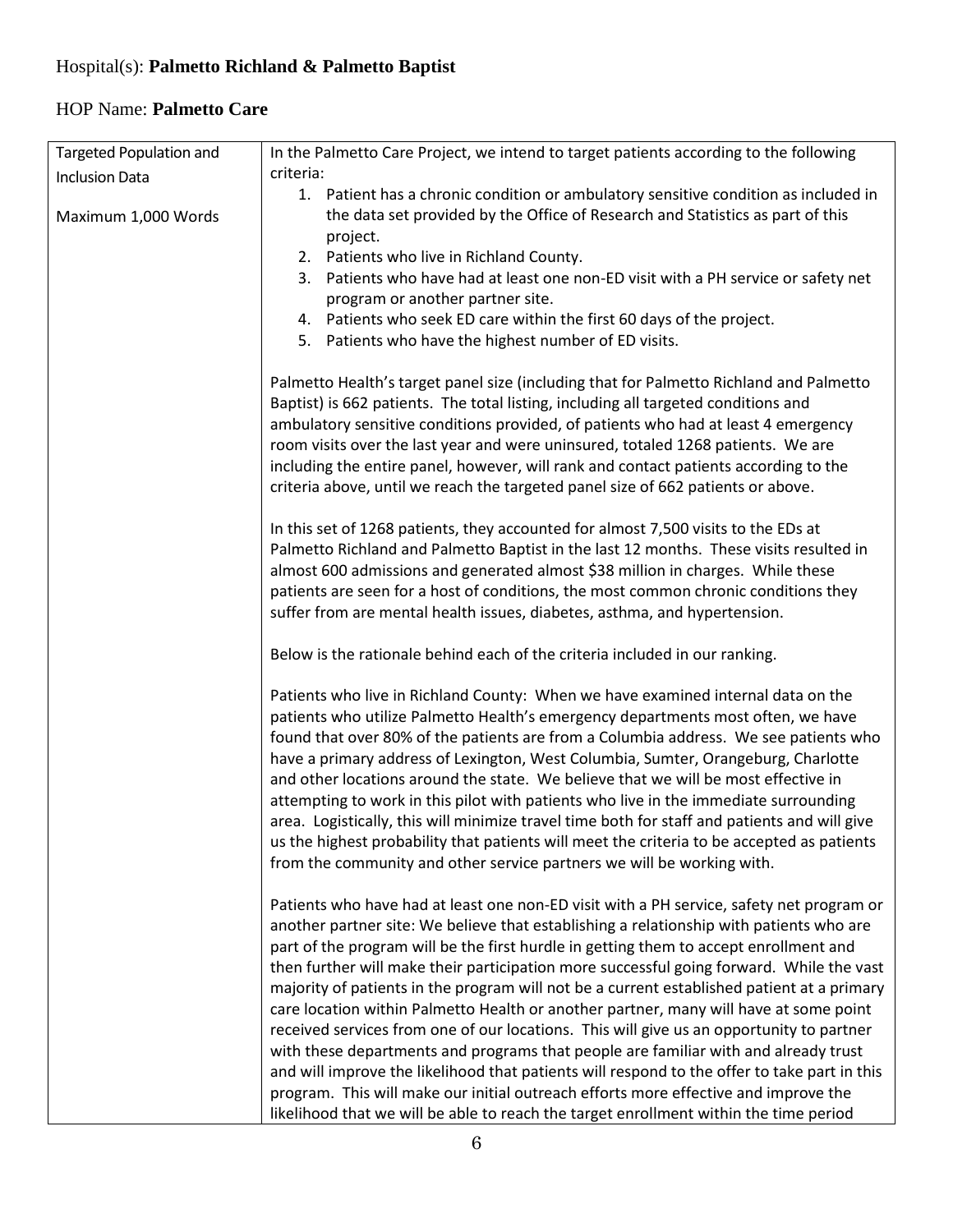|                             | allocated.                                                                                                                                                                                                                                                                                                                                                                                                                                                                                                                                                                                                                                                                                                                                                                                                                                                                                                                                                                                                                                                                                                                                   |  |  |
|-----------------------------|----------------------------------------------------------------------------------------------------------------------------------------------------------------------------------------------------------------------------------------------------------------------------------------------------------------------------------------------------------------------------------------------------------------------------------------------------------------------------------------------------------------------------------------------------------------------------------------------------------------------------------------------------------------------------------------------------------------------------------------------------------------------------------------------------------------------------------------------------------------------------------------------------------------------------------------------------------------------------------------------------------------------------------------------------------------------------------------------------------------------------------------------|--|--|
|                             | Patients who seek ED care within the first 60 days of the project: Patients who seek<br>emergency department services within the first 60 days of the project will not only have<br>provided a way to make contact with them but will likely have experienced an event<br>that could serve as a point to talk with the patient about the need for change and<br>intervention. For this project to be successful, the patients involved must be receptive<br>to the services being offered. We have found in other similar programs that an acute<br>health event (such as the need for an ED visit or inpatient admission) can improve the<br>patient's receptiveness to intervention.<br>Patients who have the highest number of ED visits: Assuming we do not reach the target<br>panel size based on the criteria above, it is our plan to continue to contact patients who<br>are in the target population but do not meet one of the criteria above starting first with<br>those who have had the highest number of visits. This will ensure that we are targeting<br>our efforts at the patients who are most in need of intervention. |  |  |
| <b>Strategic Objectives</b> | Strategic Objectives - The Palmetto Care project will address all of the Strategic                                                                                                                                                                                                                                                                                                                                                                                                                                                                                                                                                                                                                                                                                                                                                                                                                                                                                                                                                                                                                                                           |  |  |
|                             | Objectives of the Healthy Outcomes project.                                                                                                                                                                                                                                                                                                                                                                                                                                                                                                                                                                                                                                                                                                                                                                                                                                                                                                                                                                                                                                                                                                  |  |  |
|                             | Increase in number of patients with Social Determinants Screening: social<br>$\bullet$<br>determinant screening as well as other necessary screenings will be conducted<br>upon initiation into the Palmetto Care Program.                                                                                                                                                                                                                                                                                                                                                                                                                                                                                                                                                                                                                                                                                                                                                                                                                                                                                                                   |  |  |
|                             | Reduce systems fragmentation and address the social determinants of health<br>$\bullet$<br>that affect health behaviors and influence health outcomes: the care<br>coordination plan for each Palmetto Care participant will address their<br>individual social needs and resources and referrals will be provided as<br>appropriate.                                                                                                                                                                                                                                                                                                                                                                                                                                                                                                                                                                                                                                                                                                                                                                                                        |  |  |
|                             | Improve patient access to and utilization of quality, affordable care: improved<br>$\bullet$<br>capacity for primary care and other services is included in the Palmetto Care<br>Plan.                                                                                                                                                                                                                                                                                                                                                                                                                                                                                                                                                                                                                                                                                                                                                                                                                                                                                                                                                       |  |  |
|                             | Promote adherence to clinical, evidence-based guidelines: each primary care<br>٠<br>provider is part of the PHQC, providing an infrastructure and accountability<br>structure to track performance against evidence based care guidelines.                                                                                                                                                                                                                                                                                                                                                                                                                                                                                                                                                                                                                                                                                                                                                                                                                                                                                                   |  |  |
|                             | Integrate the biopsychosocial (medical, behavior health, social) approach into a<br>$\bullet$<br>comprehensive patient care planning process: each patient will have a care plan<br>that integrates these factors into his or her plan of care.                                                                                                                                                                                                                                                                                                                                                                                                                                                                                                                                                                                                                                                                                                                                                                                                                                                                                              |  |  |
|                             | Establish a medical home: an attempt will be made to establish each patient in a<br>٠<br>primary care medical home as part of their care plan.                                                                                                                                                                                                                                                                                                                                                                                                                                                                                                                                                                                                                                                                                                                                                                                                                                                                                                                                                                                               |  |  |
|                             | Improve coordination of transitions of care: each patient will be assigned to a<br>$\bullet$<br>care coordinator, responsible for providing oversight of their care plan, referring<br>the patient to appropriate services, and securing necessary resources<br>(transportation, etc.) to make the patient successful in his or her plan.                                                                                                                                                                                                                                                                                                                                                                                                                                                                                                                                                                                                                                                                                                                                                                                                    |  |  |
|                             | Increase provision and utilization of comprehensive, routine primary care: each<br>٠                                                                                                                                                                                                                                                                                                                                                                                                                                                                                                                                                                                                                                                                                                                                                                                                                                                                                                                                                                                                                                                         |  |  |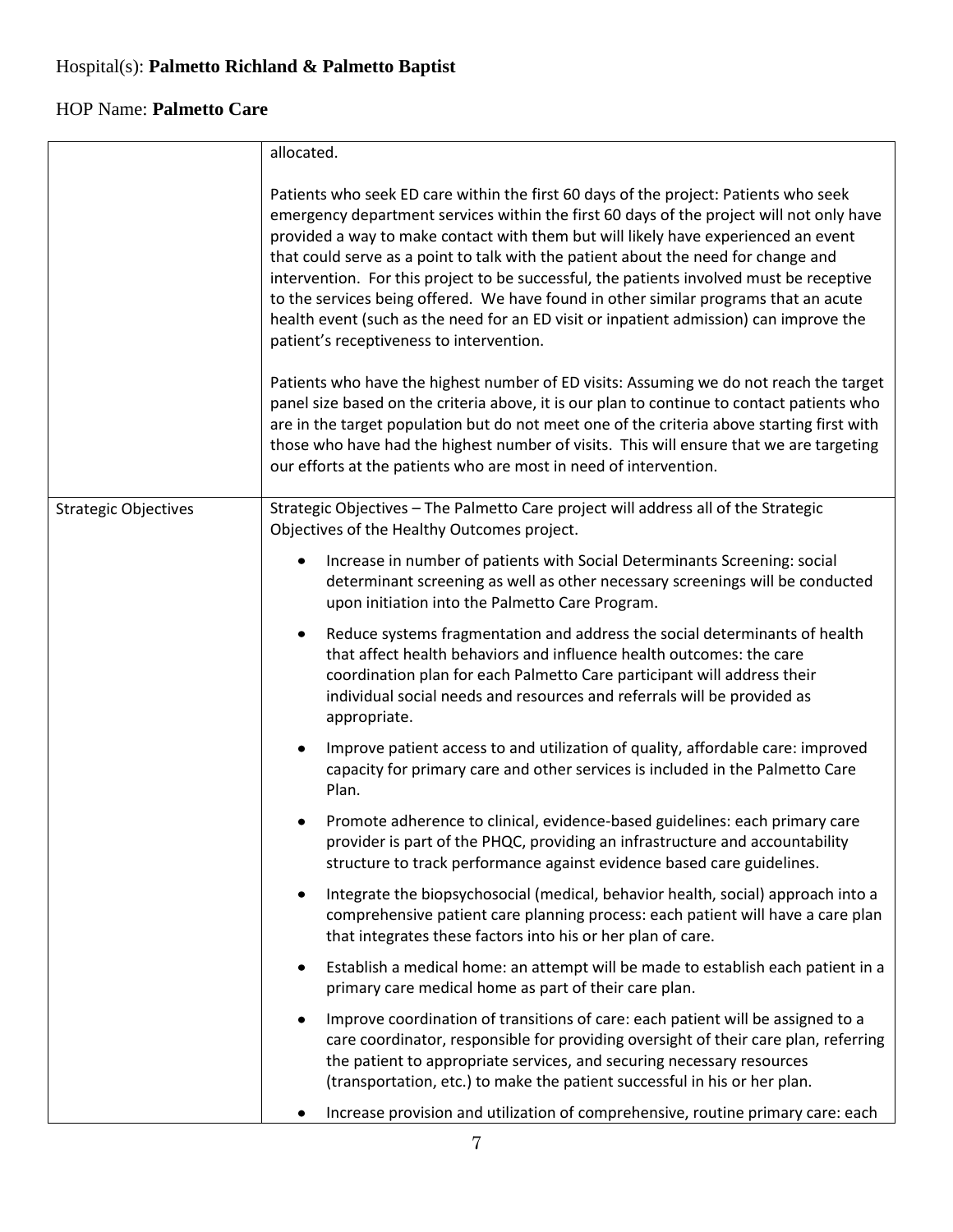|                           | patient will be referred to a primary care home with a PHQC participating<br>provider.                                                                                                                                                    |
|---------------------------|-------------------------------------------------------------------------------------------------------------------------------------------------------------------------------------------------------------------------------------------|
|                           | Reduce ED utilization: care coordinators will work with patients to ensure that<br>$\bullet$<br>each is assigned to a primary care provider as well as provide education about<br>appropriate usage of the ED and other settings of care. |
| <b>Strategic Measures</b> | Palmetto Health will report the following metrics to address the strategic objectives<br>above:                                                                                                                                           |
|                           | Care Metrics:                                                                                                                                                                                                                             |
|                           | % of successful contact with target population within the first 30, 60 and 90<br>٠<br>days of program. - Record reason(s) for unsuccessful contact for each contact<br>period.                                                            |
|                           | % of target population established with a medical home (primary care<br>٠<br>physician).                                                                                                                                                  |
|                           | % target population with Social Determinants Screening within first 30, 60 and<br>٠<br>90 days of program enrollment.                                                                                                                     |
|                           | % of target population connected to one or more community services as a result<br>$\bullet$<br>of Social Determinants Screening.                                                                                                          |
|                           | % of target population with Health Affordability Programs Eligibility Screening<br>٠                                                                                                                                                      |
|                           | % of target population with a Patient Care Plan within first 30, 60 and 90 days of<br>٠<br>program enrollment.                                                                                                                            |
|                           | % Patients that have had at least one primary care encounter that includes<br>٠<br>preventive care, screenings and interventions                                                                                                          |
|                           | <b>Cost Metrics</b>                                                                                                                                                                                                                       |
|                           | ED utilization, rate.<br>٠                                                                                                                                                                                                                |
|                           | Inpatient utilization, rate.<br>٠                                                                                                                                                                                                         |
|                           | Total charges per patient.                                                                                                                                                                                                                |
|                           | <b>Clinical Metrics:</b>                                                                                                                                                                                                                  |
|                           | Prevalence of targeted conditions.<br>٠                                                                                                                                                                                                   |
|                           | All Cause 30 day Readmission Rate                                                                                                                                                                                                         |
|                           | In Office Diabetes HbA1C Management - Ages 18-75 with A1c > 9.0% {CMS PQRS 1}<br>٠<br>In Office Diabetes LDL Management - Ages 18-75 with LDL <100 mg/dL {CMS PQRS<br>$2\}$                                                               |
|                           | In Office Diabetes High Blood Pressure Control - Ages 18-75 with BP < 140/90 mmHg<br>٠<br>{CMS PQRS 3}                                                                                                                                    |
| Description of HOP        | Palmetto Health has already begun to develop the infrastructure necessary to care for a                                                                                                                                                   |
| Maximum 1,000 Words       | population of patients through our work developing Patient Centered Medical Homes<br>and embedding PCMH care coordinators into our primary care practices, development                                                                    |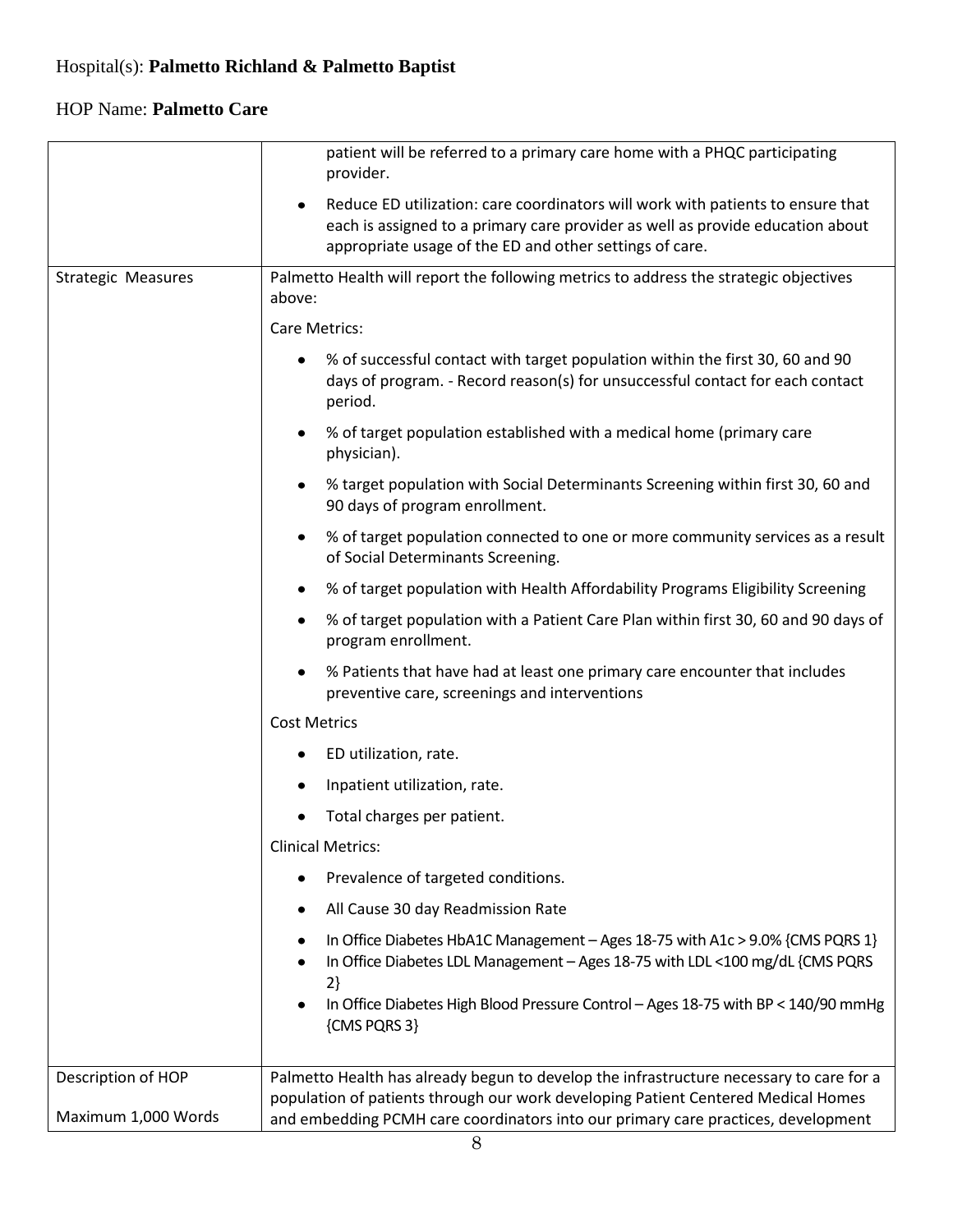| of the PHQC, a clinically integrated network of physicians who have come together to<br>improve quality and reduce cost, and through the development of programs that meet<br>specific needs of high risk populations such as the Ambulatory Care Transition Team and<br>the ACCES clinic.                                                                                                                                                                                                                                                                                                          |
|-----------------------------------------------------------------------------------------------------------------------------------------------------------------------------------------------------------------------------------------------------------------------------------------------------------------------------------------------------------------------------------------------------------------------------------------------------------------------------------------------------------------------------------------------------------------------------------------------------|
| Through the Healthy Outcomes program at Palmetto Health, we will expand and<br>integrate these services to address the needs of some of our most at-need patients. We<br>will integrate and build upon the services we have already developed to identify the<br>patients eligible for the Healthy Outcomes program and offer them an array of services<br>that will meet their needs.                                                                                                                                                                                                              |
| Through developing an individualized care plan for each participant, connecting each<br>with a primary care home (and expanding our capacity for primary care), expanding the<br>services available to help our participants be successful in managing their chronic<br>conditions, and in providing better transitions of care, we will improve quality and<br>reduce cost. We have included our initial outcomes from the ACTT and ACCES programs<br>to further show that expansion of these programs is likely to result in a reduction of ED<br>visits, hospital admissions, and overall costs. |
| The services to be provided are as follows:                                                                                                                                                                                                                                                                                                                                                                                                                                                                                                                                                         |
| 1. Initial screening and contact: Initial contact with each patient will consist of<br>educating patients about their eligibility to take part in Palmetto Care, screening<br>for health affordability programs (to include the insurance exchange). Initial<br>screening will take place using Patient Access Services staff at Palmetto Health<br>and staff at partner organizations (such as Community Health workers in<br>partnership with Healthy Columbia and others).                                                                                                                       |
| 2. Development of an individualized care plan for each participant: Individual care<br>planning will start with the administration of a screening for social determinants<br>of health, administration of the PAM (Patient Activation Measure) assessment,<br>and the GAIN Short Screener. The information from these screenings as well as<br>the patient's specific clinical and social information will be used to create a care<br>plan that meets the needs of each patient served.                                                                                                            |
| The care coordinator will follow the patient through transitions of care and<br>continually during the term of this program. This care coordination model for<br>Palmetto Care will be based on expanding the model implemented with ACTT<br>program. This coordinator will serve as a link to other resources, will serve as a<br>primary point for patient education and communication, and will help facilitate<br>communication with the rest of the care team.                                                                                                                                 |
| From August 2010 to June 2013, 528 patients have participated in the ACTT<br>program. In the last nine months, ACTT has served 188 patients, serving<br>between 46 and 66 patients in any given month. The team has conducted,<br>during the most recent 9 months, over 3000 patient contacts, with 615 of those<br>being home visits, 250 visits with the patient to a physician visit, and 664                                                                                                                                                                                                    |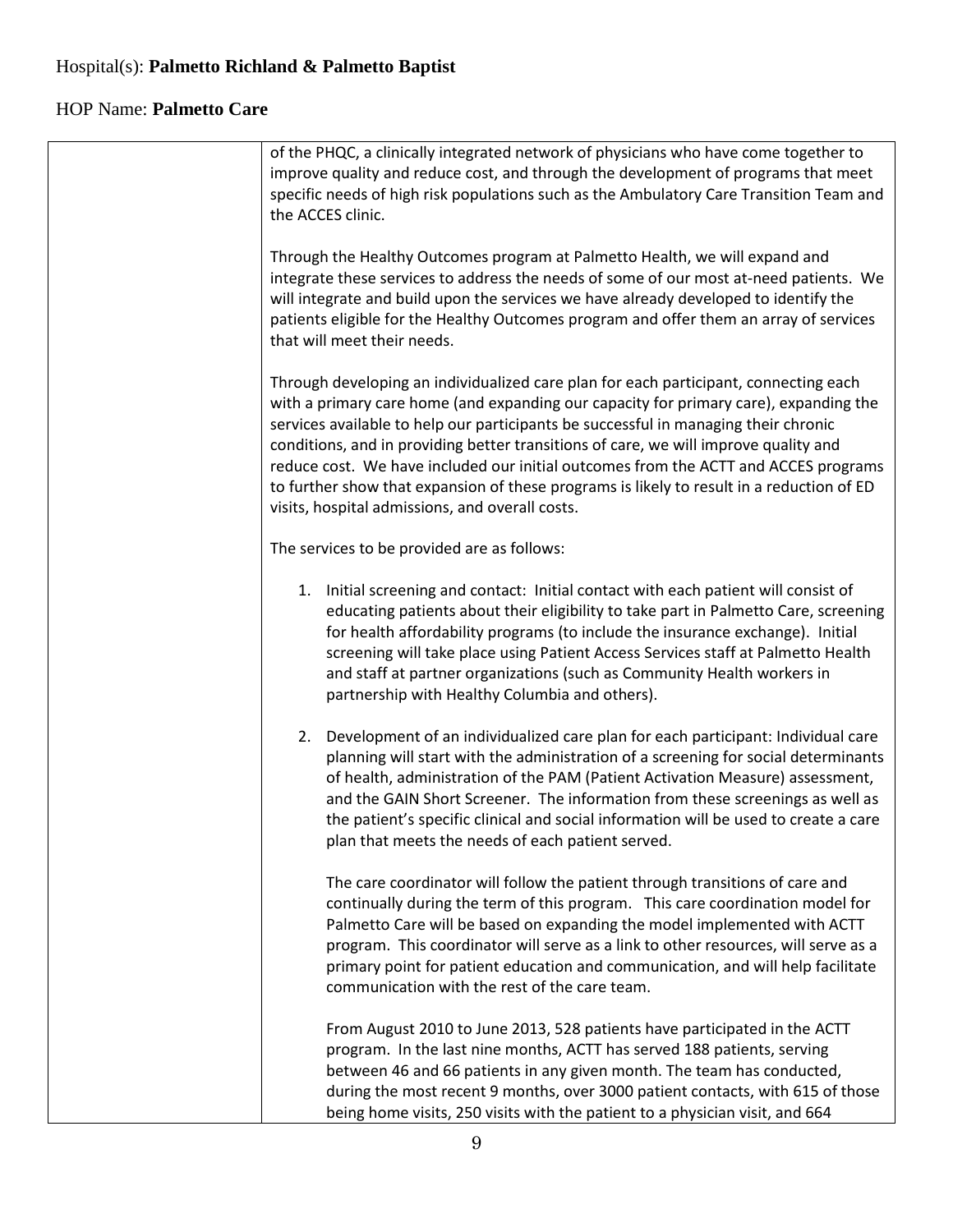involving referring a patient to an appropriate resource or provider. During that same time period, the program provided transportation to 885 participants through taxi vouchers to meet patient's need for transportation, provided needed medical supplies 380 times, and provided 581 medications. Other resources provided included DME, housing assistance, and gas cards. Over the last nine months, ACTT has aided in preventing 91.49% of the program's patients from a hospital re-admission within 30-days of their hospital discharge (30-day readmission rate: 8.09%).



We have recently completed an ROI study of those patients for which we have a full year of data on costs both for the year prior to admission to ACTT and the year following the discharge from ACTT. For the 94 patients for which we have data on during this period, payments to Palmetto Health (cost to the health plans the patients with coverage were in) decreased from the year prior to participation in ACTT to the year after by just under \$2 million.

- 3. Access to an interdisciplinary team that are part of the Healthy Outcomes project as well as resources to meet short term needs that will ensure the patient receives the care he or she needs. The Healthy Outcomes team that will work as support to each care coordinator will consist of social work, nursing, pharmacy, as well as other Palmetto Health and community staff. Direct services that can be provided will include social work visits and referrals as well as pharmacy consults.
- 4. Expansion of the ACCES clinic: During initial enrollment and/or at transitions from exacerbation of illness such as from inpatient to the outpatient setting, patients who need more resources than are available in their normal primary care location will be cared for through expansion of these two settings. The ACCES clinic will also serve as a short term medical home while care at partner sites or providers within the community can be established.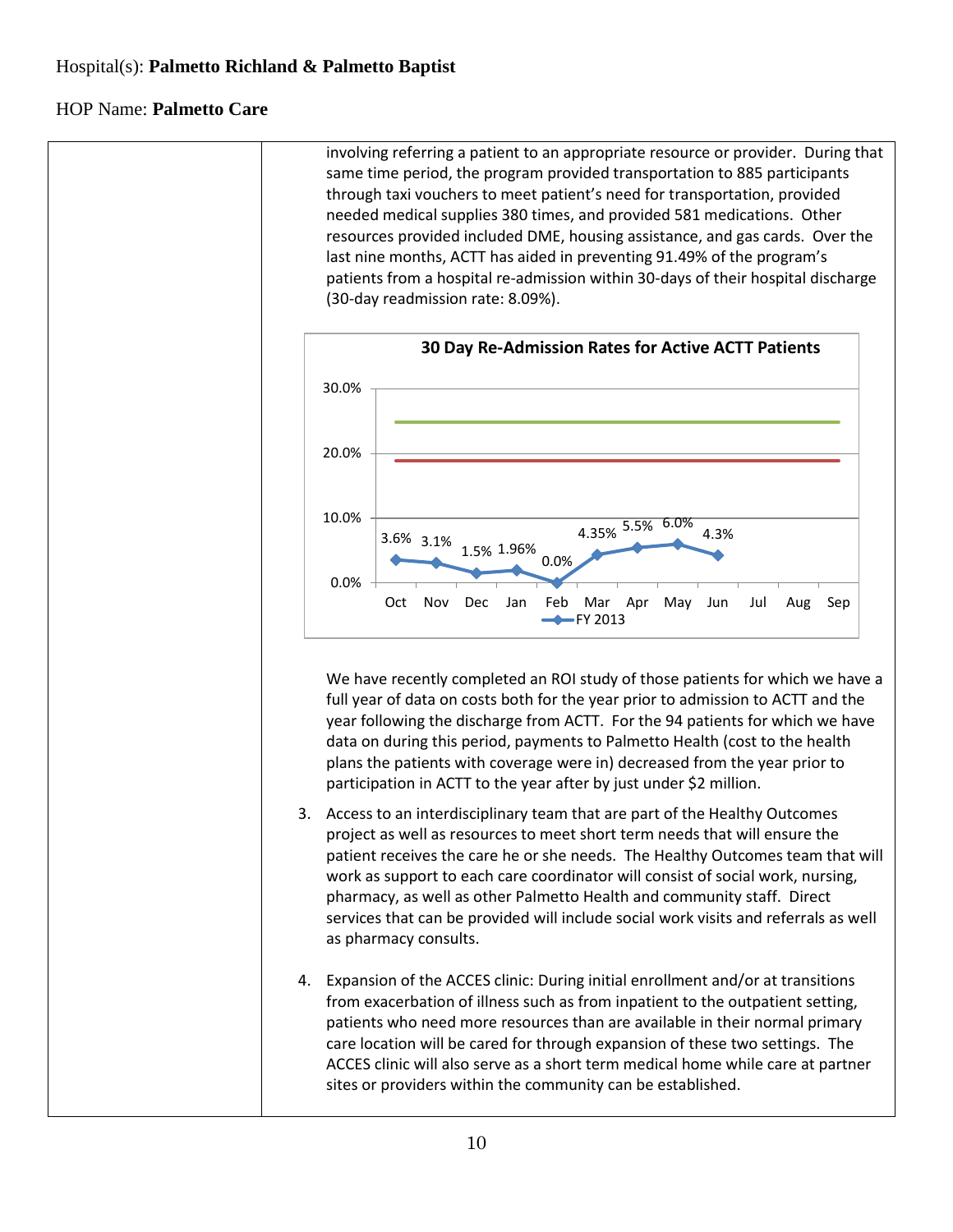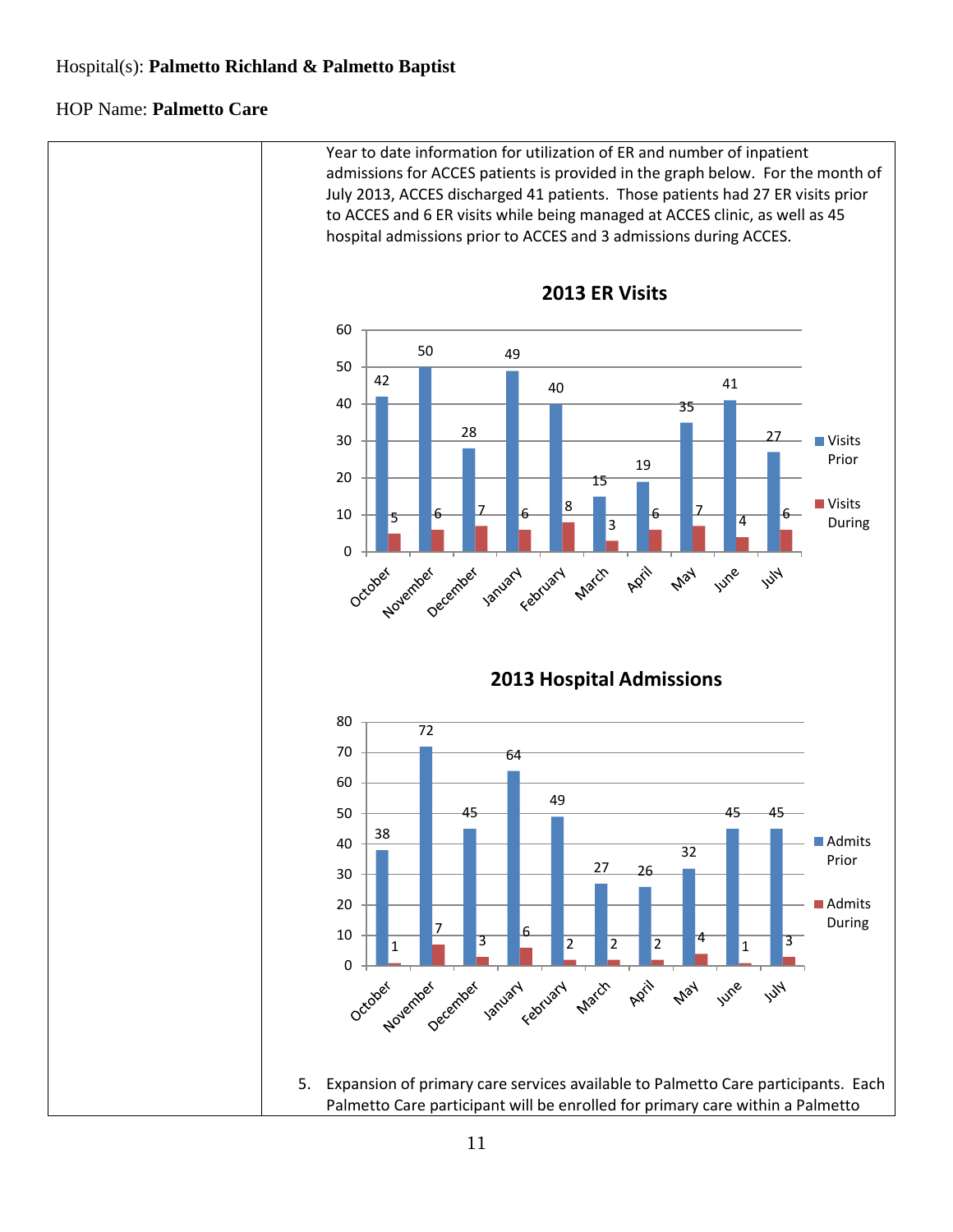|                        | incorporate additional partner sites.<br>metrics for the Healthy Outcomes population.                                                                                                                                                                                          | Health or Palmetto Health partner site of care. Currently, there is limited<br>capacity for primary care for unfunded patients. We intend through this<br>program to expand our capacity for primary care services both through utilizing<br>current sites of care as well expanding throughout the term of the program to<br>Each primary care provider that is part of the Healthy Outcomes project will be<br>part of the Palmetto Health Quality Collaborative, a clinically integrated network<br>that has the infrastructure and processes already in place to track compliance<br>with evidence based guidelines of care and other quality metrics on a practice<br>and individual physician level. We will use this infrastructure to ensure that<br>each physician receives data on his or her performance on evidence based care |
|------------------------|--------------------------------------------------------------------------------------------------------------------------------------------------------------------------------------------------------------------------------------------------------------------------------|--------------------------------------------------------------------------------------------------------------------------------------------------------------------------------------------------------------------------------------------------------------------------------------------------------------------------------------------------------------------------------------------------------------------------------------------------------------------------------------------------------------------------------------------------------------------------------------------------------------------------------------------------------------------------------------------------------------------------------------------------------------------------------------------------------------------------------------------|
| Resources Required for |                                                                                                                                                                                                                                                                                | Palmetto Health is an integrated delivery system with a number of services that will be part                                                                                                                                                                                                                                                                                                                                                                                                                                                                                                                                                                                                                                                                                                                                               |
| Implementation of HOP  |                                                                                                                                                                                                                                                                                | of the infrastructure used in the Palmetto Care program. The health system operates several                                                                                                                                                                                                                                                                                                                                                                                                                                                                                                                                                                                                                                                                                                                                                |
| Maximum 1,000 Words    | teaching clinics (the Palmetto Health Internal Medicine Center and the Family Medicine<br>primary care sites around the Midlands. In addition, we have several locations that offer<br>for example), that may be needed to provide services for Healthy Outcomes participants. | Center), a community based health center - Celia Saxon Health Center, as well as a variety of<br>mental health and substance abuse services, transitional care services (ACCES and ACTT), as<br>well as other support and education services (diabetes education and nutrition counseling,                                                                                                                                                                                                                                                                                                                                                                                                                                                                                                                                                 |
|                        | (and staff are hired) to accommodate the Palmetto Care population.                                                                                                                                                                                                             | There are current limitations, however, on the capacity for additional patients. To address<br>those limitations, we are working to identify locations (for example, sites where space isn't<br>utilized at capacity) and staff that could be utilized in the short term as resources are added                                                                                                                                                                                                                                                                                                                                                                                                                                                                                                                                            |
|                        | needs (30.6 FTEs listed in the table below with role descriptions below):                                                                                                                                                                                                      | As part of the development of the Palmetto Care project, we anticipate the following staffing                                                                                                                                                                                                                                                                                                                                                                                                                                                                                                                                                                                                                                                                                                                                              |
|                        | <b>Community Health Workers:</b>                                                                                                                                                                                                                                               | 3                                                                                                                                                                                                                                                                                                                                                                                                                                                                                                                                                                                                                                                                                                                                                                                                                                          |
|                        | <b>RN Care Coordinators:</b>                                                                                                                                                                                                                                                   | 5                                                                                                                                                                                                                                                                                                                                                                                                                                                                                                                                                                                                                                                                                                                                                                                                                                          |
|                        | Non - RN Care Coordinators:                                                                                                                                                                                                                                                    | 3                                                                                                                                                                                                                                                                                                                                                                                                                                                                                                                                                                                                                                                                                                                                                                                                                                          |
|                        | <b>Pharmacists</b>                                                                                                                                                                                                                                                             |                                                                                                                                                                                                                                                                                                                                                                                                                                                                                                                                                                                                                                                                                                                                                                                                                                            |
|                        | <b>Social Work Case Managers</b>                                                                                                                                                                                                                                               | 5                                                                                                                                                                                                                                                                                                                                                                                                                                                                                                                                                                                                                                                                                                                                                                                                                                          |
|                        | <b>Medical Assistants</b>                                                                                                                                                                                                                                                      | 3                                                                                                                                                                                                                                                                                                                                                                                                                                                                                                                                                                                                                                                                                                                                                                                                                                          |
|                        | Admin / Clerical / Patient Access:                                                                                                                                                                                                                                             | 6                                                                                                                                                                                                                                                                                                                                                                                                                                                                                                                                                                                                                                                                                                                                                                                                                                          |
|                        | Program Management                                                                                                                                                                                                                                                             | 1                                                                                                                                                                                                                                                                                                                                                                                                                                                                                                                                                                                                                                                                                                                                                                                                                                          |
|                        | <b>Mid-level Providers</b>                                                                                                                                                                                                                                                     | 2.6                                                                                                                                                                                                                                                                                                                                                                                                                                                                                                                                                                                                                                                                                                                                                                                                                                        |
|                        | the program, patient education and communication<br>٠                                                                                                                                                                                                                          | Community Health Workers: outreach to eligible members to help enroll them into<br>RN Care Coordinators: Lead the care coordination team, development of care plans,                                                                                                                                                                                                                                                                                                                                                                                                                                                                                                                                                                                                                                                                       |
|                        | patient teaching, interface with physician office and hospital staff.                                                                                                                                                                                                          | Non-RN Care Coordinators: communication with patients, facilitating referrals and                                                                                                                                                                                                                                                                                                                                                                                                                                                                                                                                                                                                                                                                                                                                                          |
|                        |                                                                                                                                                                                                                                                                                |                                                                                                                                                                                                                                                                                                                                                                                                                                                                                                                                                                                                                                                                                                                                                                                                                                            |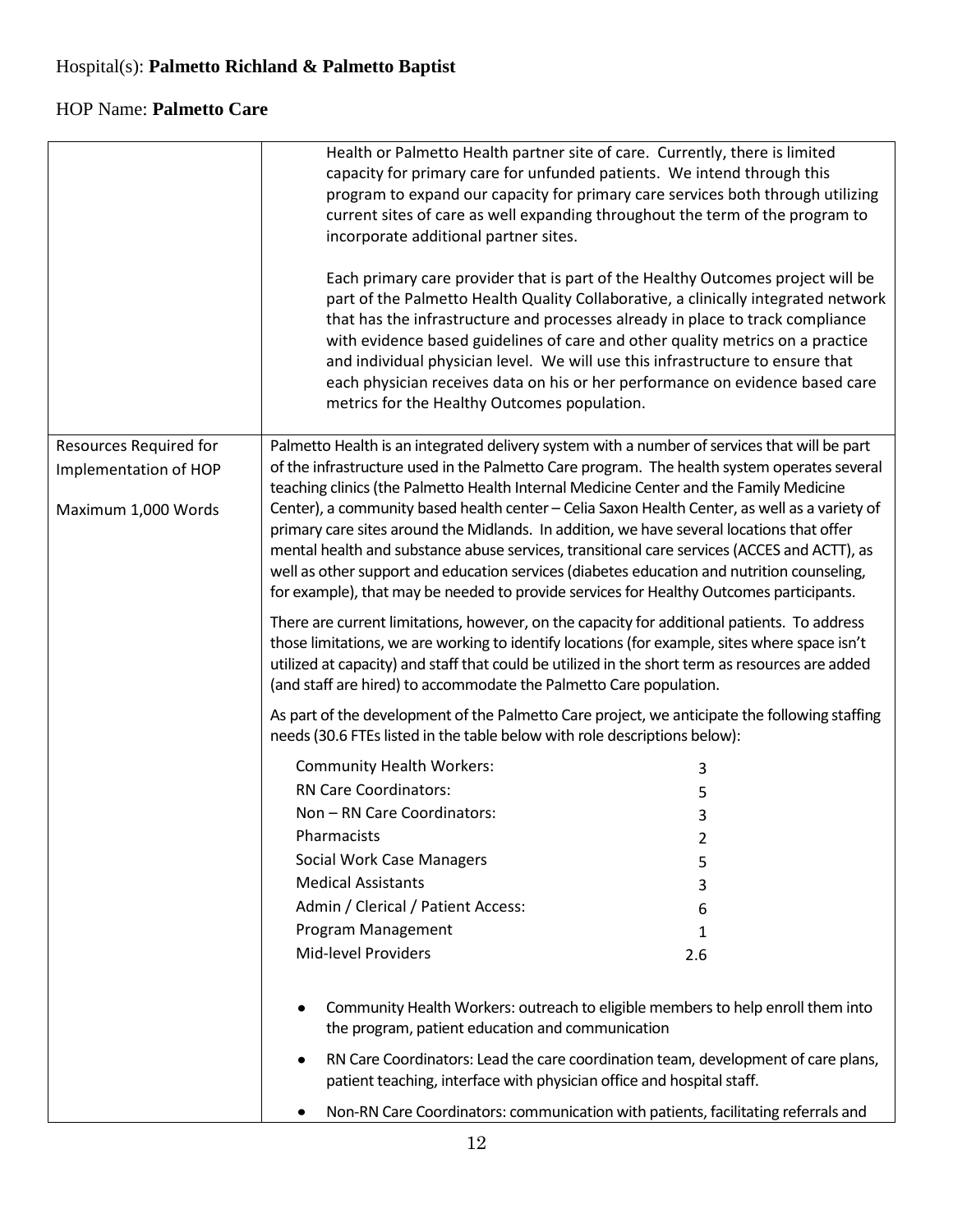|                           | patient appointments.                                                                                                                                                                                                                                                                                                                                                                                                                                                                                                                                                                                                                                                                                                                                                                                                                                                                                                                                                 |
|---------------------------|-----------------------------------------------------------------------------------------------------------------------------------------------------------------------------------------------------------------------------------------------------------------------------------------------------------------------------------------------------------------------------------------------------------------------------------------------------------------------------------------------------------------------------------------------------------------------------------------------------------------------------------------------------------------------------------------------------------------------------------------------------------------------------------------------------------------------------------------------------------------------------------------------------------------------------------------------------------------------|
|                           | Pharmacists: provide support to care team regarding options for medication<br>$\bullet$<br>management, direct patient teaching.                                                                                                                                                                                                                                                                                                                                                                                                                                                                                                                                                                                                                                                                                                                                                                                                                                       |
|                           | Social Work Case Managers: identification of social needs, referral to resources,<br>٠<br>patient education, resource for care team and providers                                                                                                                                                                                                                                                                                                                                                                                                                                                                                                                                                                                                                                                                                                                                                                                                                     |
|                           | Medical Assistant, Mid-level Providers: additional clinical staffing for ACCES program.<br>٠                                                                                                                                                                                                                                                                                                                                                                                                                                                                                                                                                                                                                                                                                                                                                                                                                                                                          |
|                           | Patient Access: screening for financial assistance and qualification for health<br>٠<br>affordability programs.                                                                                                                                                                                                                                                                                                                                                                                                                                                                                                                                                                                                                                                                                                                                                                                                                                                       |
|                           | Additional resources will be required for transportation, medical supplies, pharmaceuticals,<br>and adding additional primary care capacity. While the ACTT and ACCES programs as well as<br>Celia Saxon Health Center and the Palmetto Health Clinics have some of the resources above,<br>they are very limited. Within ACTT and ACCES, they are staffed according to the model we<br>are anticipating under the Palmetto Care Project, however, do not have the staff necessary to<br>accommodate the size of the patient panel projected under this project. At other partner<br>locations, they are extremely limited if available at all. In order to meet the needs of the<br>patient population, additional staff will be added to supplement those available in the<br>partner locations. The staff will be centrally trained and hired, however, will work in<br>partnership with partner locations and at times, even embedded in those locations of care. |
|                           | In addition to the staffing necessary for the program above, a budget for the provision of<br>transportation, medications, medical supplies and other needed interventions will be<br>necessary.                                                                                                                                                                                                                                                                                                                                                                                                                                                                                                                                                                                                                                                                                                                                                                      |
|                           | An important component of this program will not only be to utilize the resources within<br>Palmetto Health, but to utilize our current relationships with providers in the community (for<br>example, DMH, DAODAS, the Columbia Housing Authority, Mercy, Harvest Hope Food Bank,<br>etc.) as well as to develop new relationships and partnerships that will help meet the needs<br>of our patient population.                                                                                                                                                                                                                                                                                                                                                                                                                                                                                                                                                       |
| <b>Reporting Capacity</b> | Documentation of care and clinical measures above will be tracked for patients who are<br>part of the Healthy Outcomes project as part of the Palmetto Health ambulatory EHR,<br>the ambulatory billing system, and the inpatient medical record system, and the<br>inpatient financial system. While Palmetto Health hasn't traditionally tracked these<br>specific metrics for uninsured patients with visits to our emergency departments, we<br>currently track the same or very similar metrics to the cost and care metrics listed in this<br>proposal for our ACTT and ACCES programs and are already tracking the clinical metrics<br>for various populations within the system (BCBS patients under the PCMH pilot, for<br>example).                                                                                                                                                                                                                         |
|                           | Care measures will be individually documented for each type of screening, each referral,<br>and each patient visit, enabling reporting on each at the end of each reporting period.<br>Cost metrics will be pulled from the financial tracking systems at Palmetto Health.<br>Clinical Metrics will be obtained from information in the ambulatory EMR for any<br>Palmetto Health owned practices. For patients who are already established with care<br>providers that are not part of Palmetto Health or who seek care within the project<br>period outside of Palmetto Health, data will be incomplete.                                                                                                                                                                                                                                                                                                                                                            |